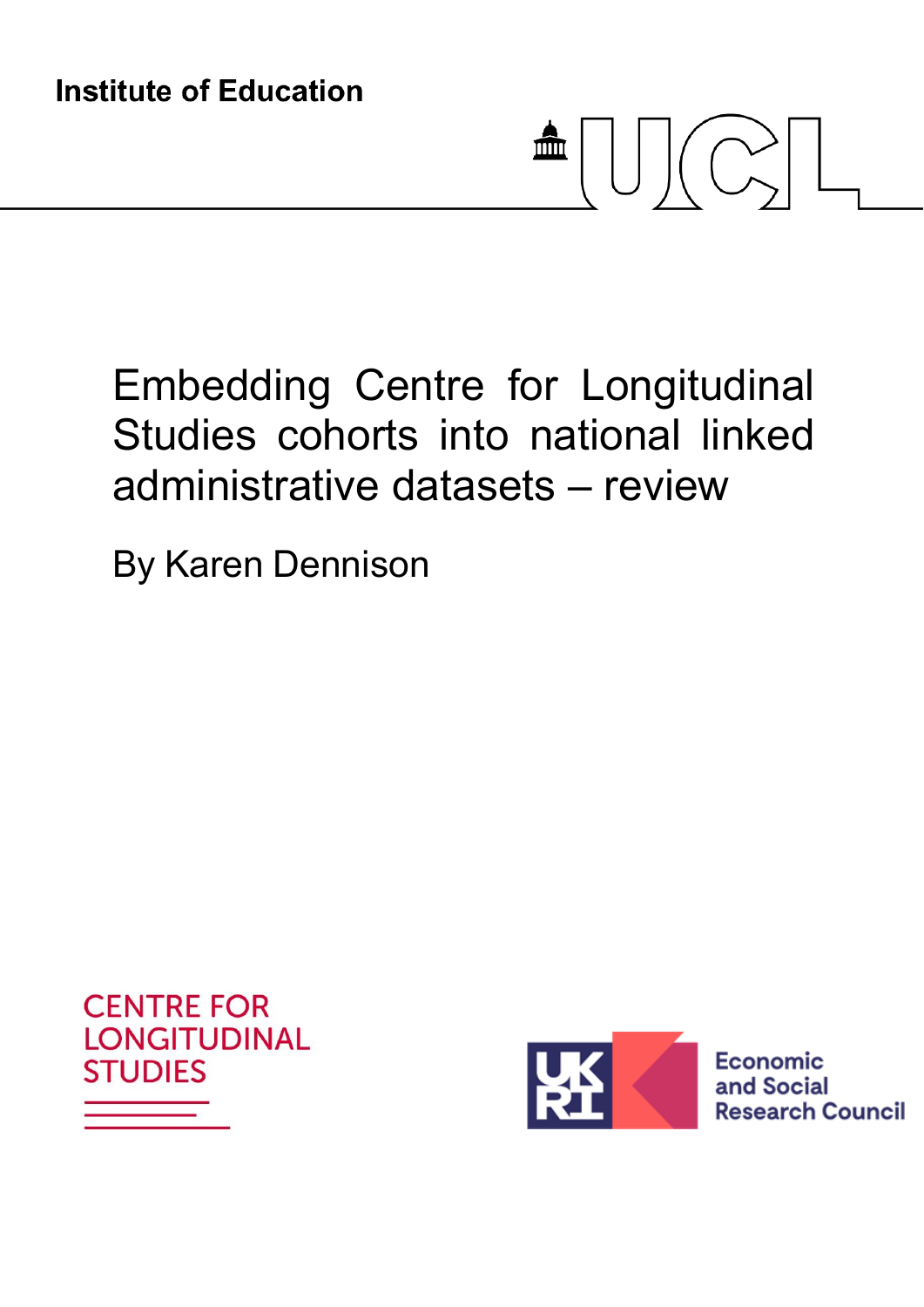## **Summary**

There is strategic interest in embedding cohort data into linked administrative datasets and CLS should continue working with ONS, ADRUK and relevant government departments and organisations across the UK, such as SAIL in Wales, to enable this to happen.

- Legally there should be no barriers for cohort data linkages into linked national administrative datasets.
- From an ethics and consent point of view there should also be no major barriers to linkages for consents already obtained. However, it would be challenging to link to linked population datasets for which we do not have consent to all elements and this needs further exploration.
- There are also no major technical barriers to the data linkages
- CLS should feed into the ESRC-HDRUK Admin Spine Scoping Study
- A body of work is needed around consent bias to be clearly documented for potential researchers.
- CLS should put together scientific use cases for data controllers around the potential use of cohort data embedded into linked administrative datasets.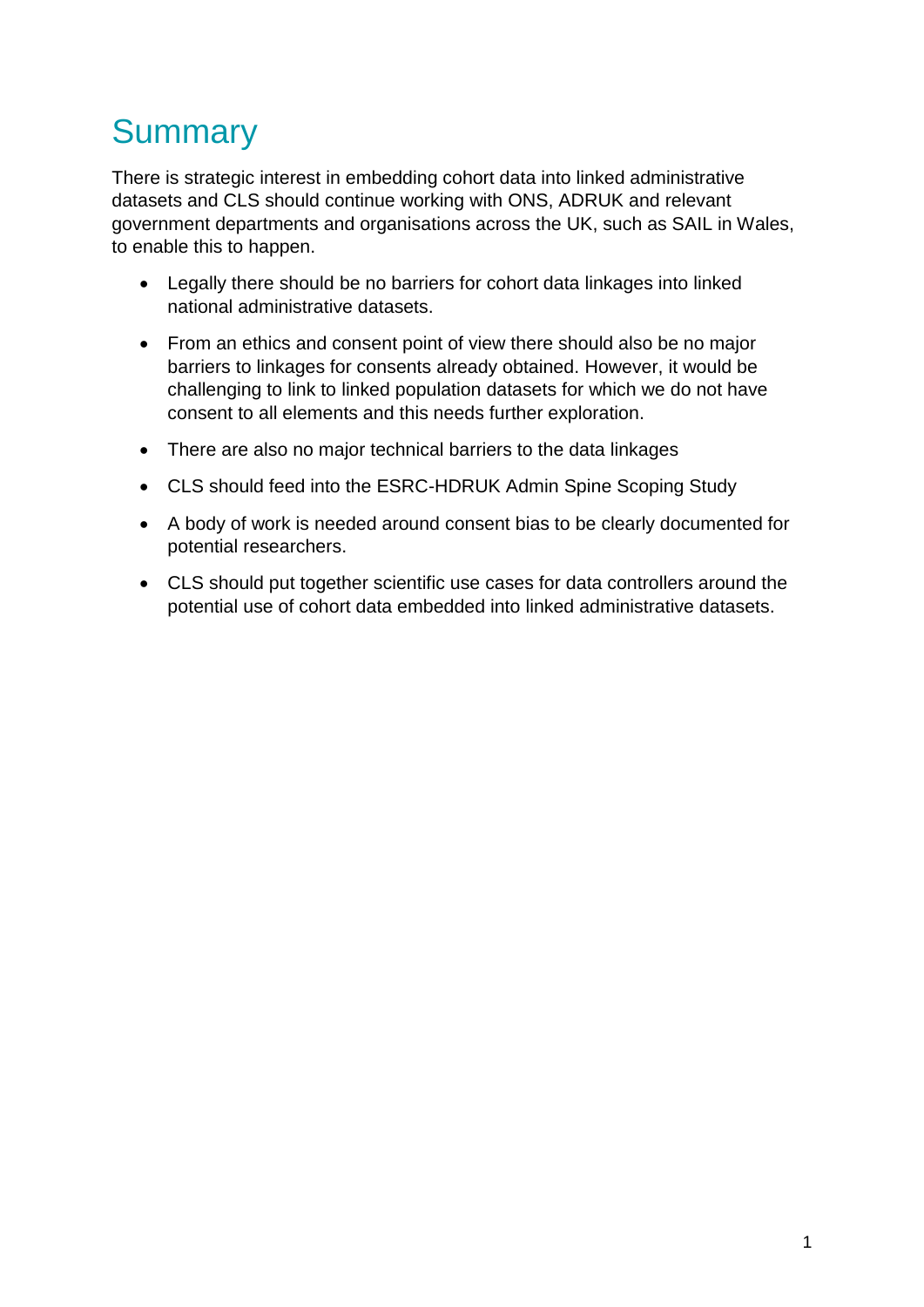### **Contents**

| National linked administrative datasets and interest in embedding cohort data 3  |  |
|----------------------------------------------------------------------------------|--|
| National linked administrative datasets and interest in embedding cohort data  4 |  |
|                                                                                  |  |
|                                                                                  |  |
|                                                                                  |  |
|                                                                                  |  |
|                                                                                  |  |
|                                                                                  |  |
|                                                                                  |  |
|                                                                                  |  |
|                                                                                  |  |
|                                                                                  |  |
|                                                                                  |  |
|                                                                                  |  |
|                                                                                  |  |
|                                                                                  |  |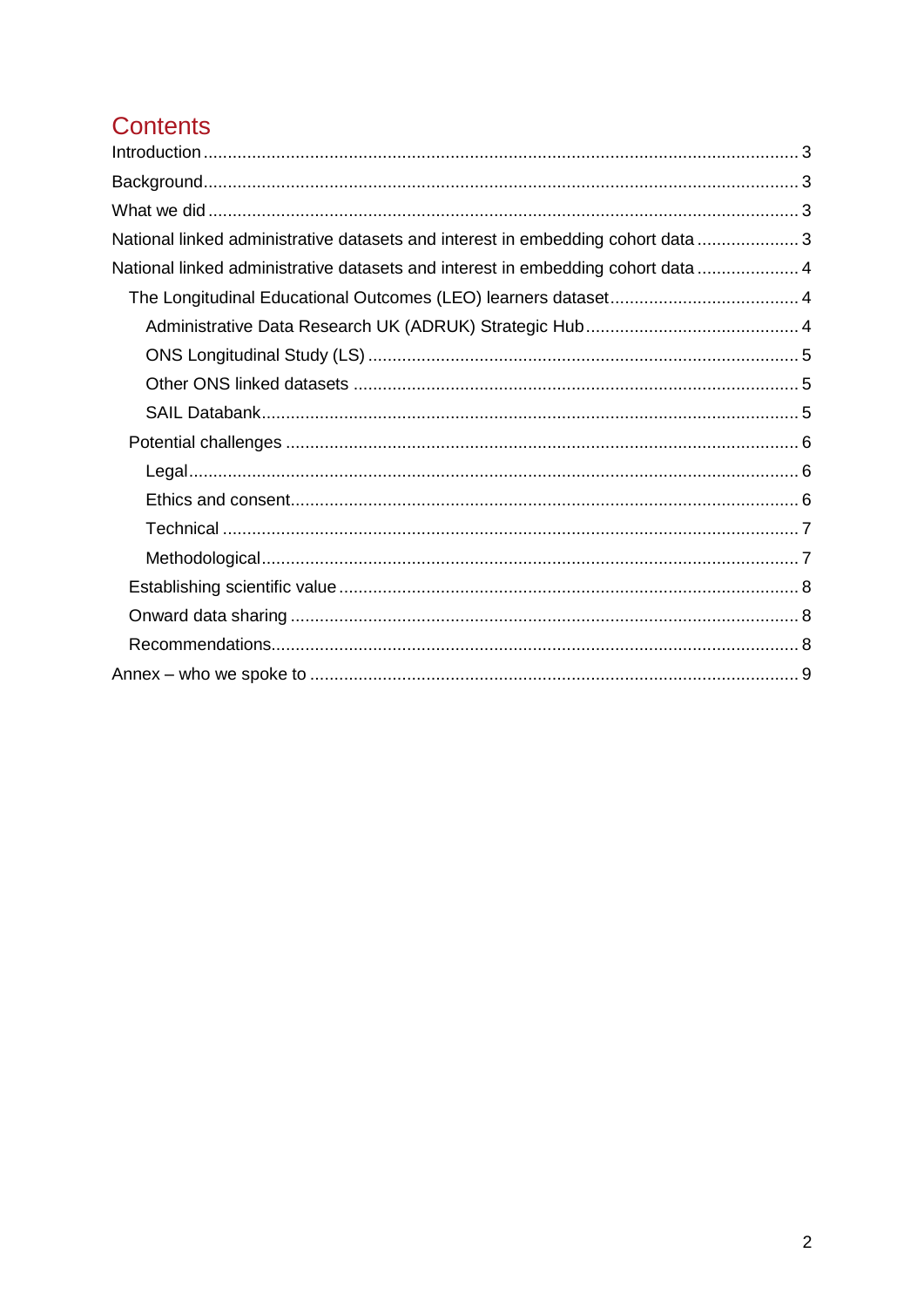## <span id="page-3-0"></span>**Introduction**

In this project we undertook a short scoping review related to a number of strategic aspects of our record linkages programme. This report focuses on opportunities for embedding CLS cohorts into national linked administrative datasets.

## <span id="page-3-1"></span>**Background**

CLS has a programme of data linkage for the four cohort surveys that it runs and which is based on explicit informed consent from cohort members (CMs) to link health, education, economic and crime records into their survey data and to make the linked data available in de-identified form to researchers.

To date, this programme has focused on data linkages where administrative records are linked into the cohort data and the resulting datasets are deposited with the UK Data Service and made available under secure access arrangements. These linkages have so far been limited to single administrative datasets e.g. we have linked Millennium Cohort Study (MCS) data to health records and also separately to education records.

This review looks at the possibility of linking consented cohort data into national linked administrative datasets, meaning that researchers would have access to population level data for a range of administrative data alongside a set of richer information for a subset of that population.

## <span id="page-3-2"></span>What we did

We spoke with the Office for National Statistics (ONS), including staff from its leadership team and staff with expertise in the areas of longitudinal, health and administrative data. We also spoke with the Department for Education (DfE) and the Department for Work and Pensions (DWP) in the context of the Longitudinal Educational Outcomes dataset. We also spoke to the Co-Directors of SAIL based at the University of Swansea, and the lead for the Economic and Social Research (ESRC) Council and Health Data Research UK (HDRUK) Administrative Spine Scoping Study. Our aims were to find out what linked administrative datasets are, or will, be available, if there is willingness to embed the CLS cohorts into national linked administrative datasets, any legal, ethical or other challenges around this and how we would go about doing it and making the data available for research purposes.

## <span id="page-3-3"></span>National linked administrative datasets and interest in embedding cohort data

There are a number of potential administrative datasets and programmes of work of interest –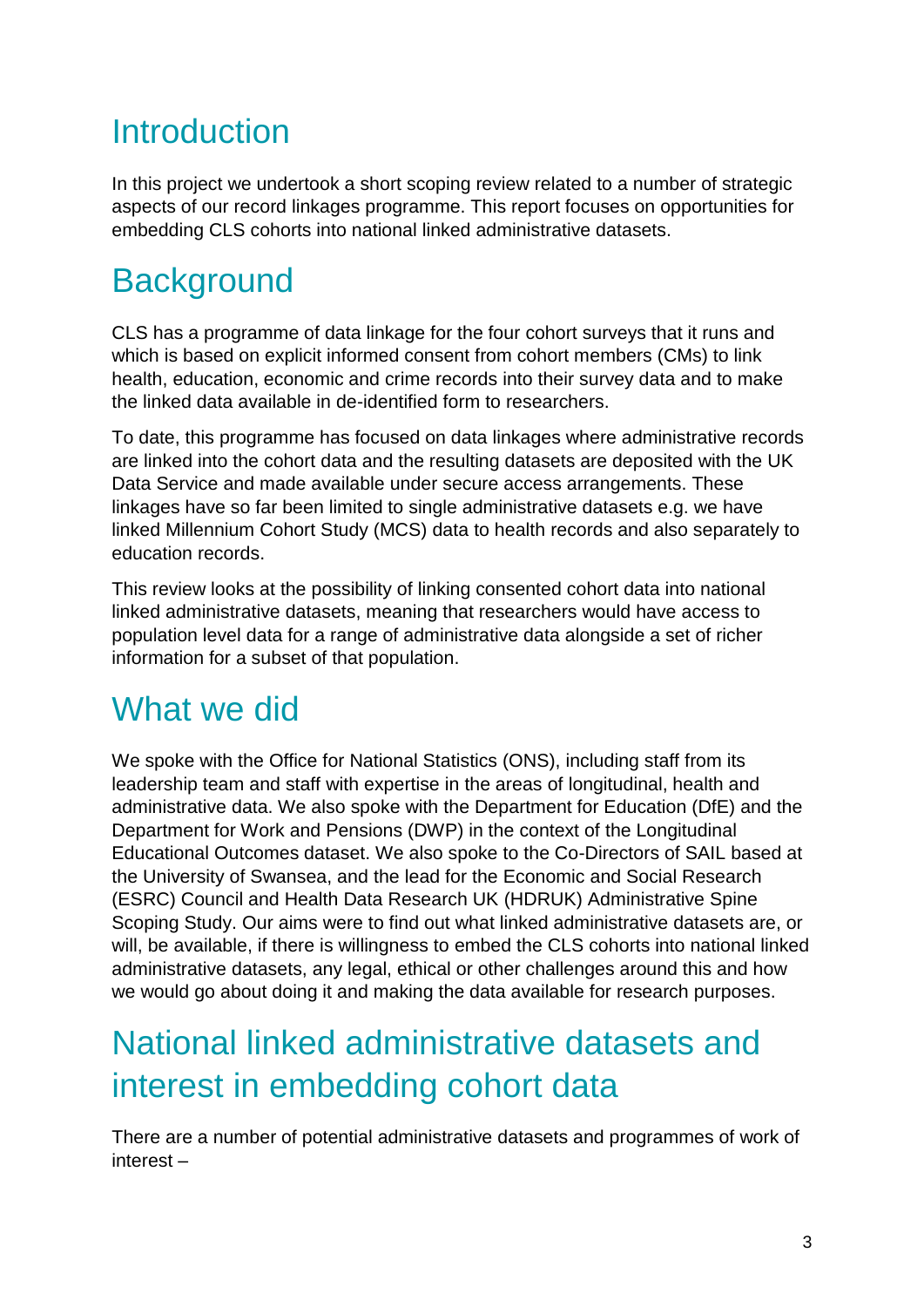#### <span id="page-4-0"></span>National linked administrative datasets and interest in embedding cohort data

There are a number of potential administrative datasets and programmes of work of interest. These include -

#### <span id="page-4-1"></span>The Longitudinal Educational Outcomes (LEO) learners dataset

The LEO dataset is a collection of tables that have been created for the purpose of secondary analysis from employment, benefits, self-assessment and earnings data from the DWP and Her Majesty's Revenue and Customs (HMRC) and DfE data. The dataset is designed to allow users to follow particular Key Stage 4 (KS4) cohorts from the time they finish KS4. DfE are currently preparing for a standardised LEO extract to be made available as a pilot for researcher access through the ONS Secure Research Service (SRS).

#### *Interest in embedding CLS data into LEO*

Whilst DfE's priority remains to roll a core service out, senior members of the LEO team in DfE with whom we have spoken agreed that it should also be a medium term strategic priority to enable LEO data to be linked to longitudinal cohort study data and it is their intention to factor this into their strategic programme. In the short-term it may also be of strategic benefit to factor this linkage into the DfE's pilot project with ONS and DfE suggested it could be of value to ONS to use the cohort data as a test case for how onward linking would work. DfE has suggested that CLS contact the ONS SRS to garner interest in this.

#### <span id="page-4-2"></span>Administrative Data Research UK (ADRUK) Strategic Hub

ADRUK are working on a number of themes under its strategic impact programme. Under the *Data for Children* theme ONS is linking educational records to the 2011 Census for those children who were 14 in 2011. This will also be supplemented with the English School Census.

#### *Interest in embedding CLS data into Data for Children and other data*

The *Data for Children* data won't match up to CLS cohort data as we don't have CMs who were 14 in 2011. However, if ONS would be willing to do something similar with data that would match up to ours this could be of interest. We don't have consent from CMs to link to Census data so we would need to consider if we could do this. CLS already link National Pupil Database data into their cohort studies and if it's not possible to link to the Census then there is some question around the utility of doing this. However, the exercise could be one around increasing access to, and knowledge of, the cohort data. ADRUK are also have a wider remit to try to bring together different administrative data sources across the UK and to facilitate the linkage of cohort studies into them and so we should continue to liaise with ADRUK over its planned linkages.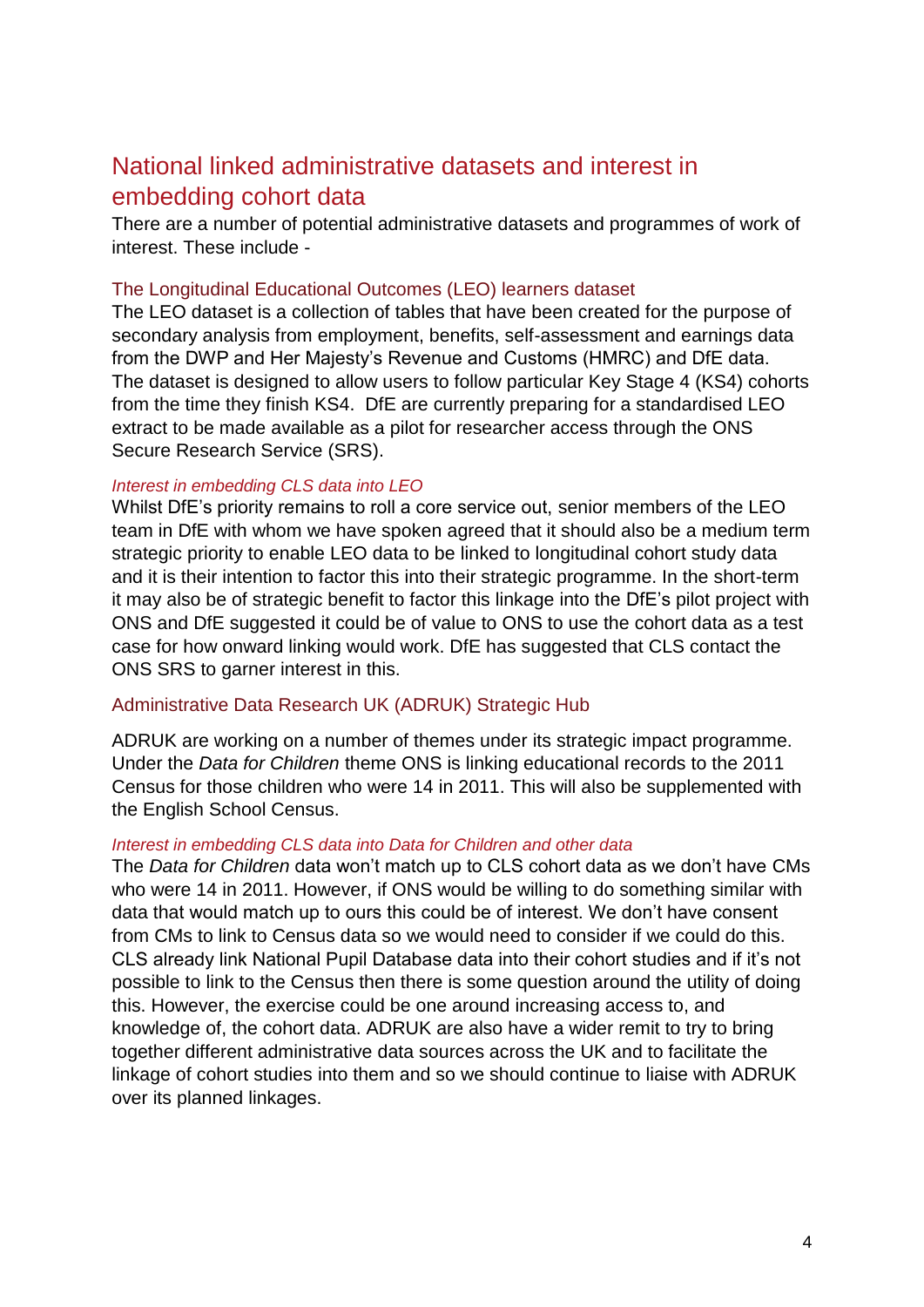#### <span id="page-5-0"></span>ONS Longitudinal Study (LS)

ONS link Census data every ten years to administrative data. This is a 1% sample based on people born on one of four birth dates, the details of which are kept highly secure.

#### *Interest in embedding CLS data into ONS Longitudinal Study*

Given the ONS LS sample limitations it is unlikely to overlap with CLS cohort study data and ONS are not able to reveal the sample birth dates for reasons of data confidentiality. It's possible that in future there could be an appetite for a longitudinal population-wide administrative dataset for which there would be greater potential for embedding CLS data but this would need to be driven at a high level within ONS.

#### <span id="page-5-1"></span>Other ONS linked datasets

There is a huge amount of activity within ONS around administrative data linkages, primarily driven by the work being done to see if administrative data could replace the 2031 Census. There's therefore a focus on creating Census-like data out of administrative datasets with data including GP registers, education data, Customer Information System (some limited data from HMRC and DWP), births and deaths and migration data.

Furthermore, the Digital Economy Act is enabling ONS to require other government departments to give them data. They can also compel the private sector too but this is as yet untested. ONS are in the process of receiving more administrative data such as those from UCAS, HESA, DWP and HMRC.

#### *Interest in embedding CLS data into ONS linked datasets*

Regarding Census-like linked administrative datasets, conceptually this would give a strong framework to link other data in, such as CLS cohort data. There is a lot of potential for CLS to explore embedding its survey data into the other data that ONS are in the process of acquiring, including UCAS and HESA data (who CLS are also liaising with around linking these records into their data). A way forward would be for CLS to put forward some specific proposals to ONS to go through their Microdata Release Panel and to provide strong use cases that align with policy priorities.

#### <span id="page-5-2"></span>SAIL Databank

The Secure Anonymised Information Linkage Databank includes a large number of administrative data for Wales, particularly around health and education records which can be linked to survey data. The SAIL Databank in Wales uses a population spine for its records linkages and this is based on the NHS GP Registration Scheme so that all the datasets in its collection share an Anonymised Linkage Field (ALF). This greatly facilitates records linkages.

#### *Interest in embedding CLS data into the SAIL Databank*

Via the SAIL Databank, CLS have already linked some of the health records into its MCS data and are in the process of updating these linkages. Because SAIL use a population spine with a shared ALF this means that in a sense the data are, or will be, embedded into the SAIL Databank and if our cohort data are listed as one of the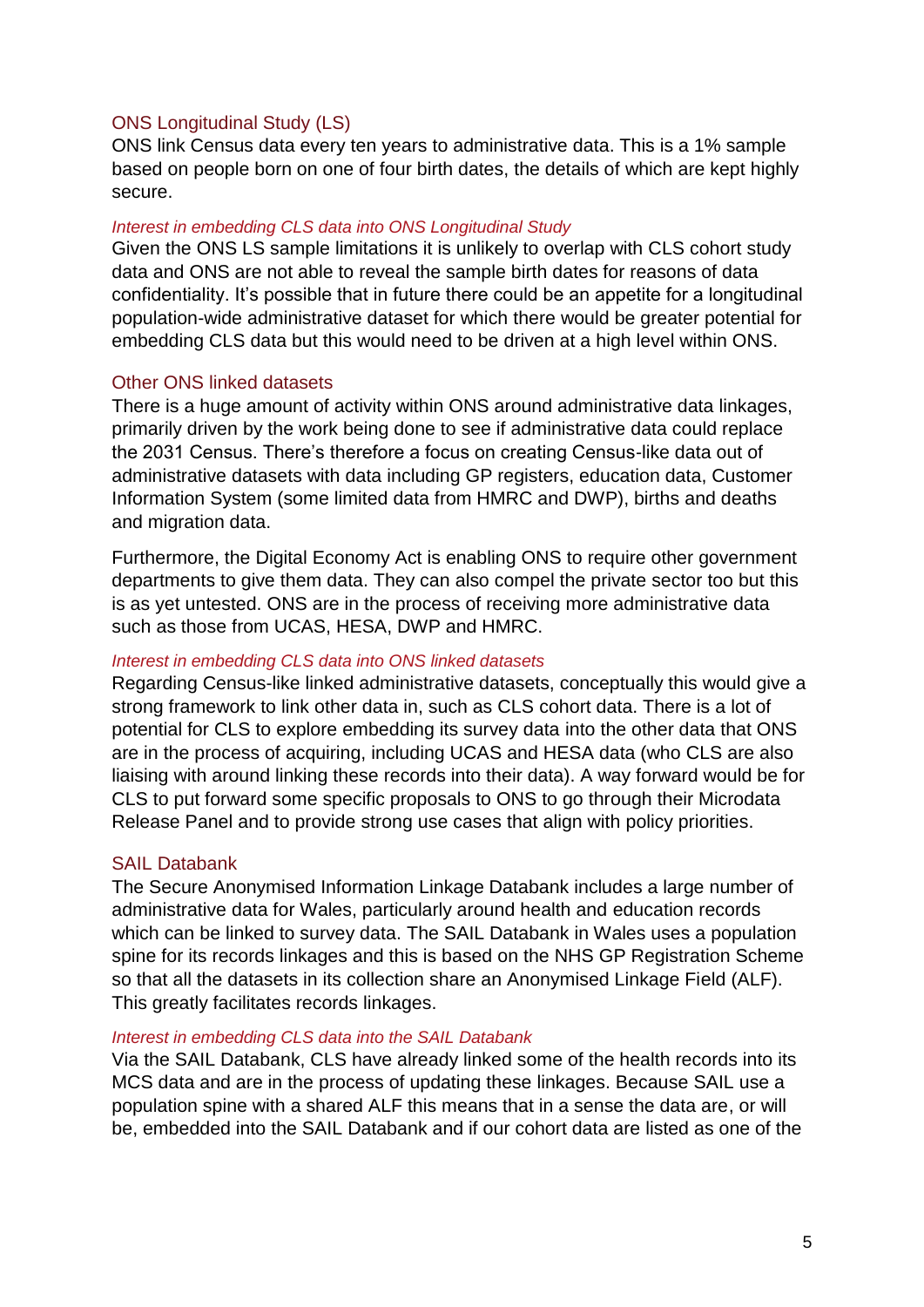'restricted core datasets'<sup>1</sup> on the SAIL web site this will attract more applications for the data to potentially be used in this way.

#### <span id="page-6-0"></span>Potential challenges

#### <span id="page-6-1"></span>Legal

Legally there should be no barriers for cohort data linkages into linked national administrative datasets as there are a number of applicable legal gateways which allow for the processing of personal data, including those provided through the General Data Protection Regulation, the Statistics and Registration Service act and the Digital Economy Act. Although ONS hold health and social care data for its own purposes it cannot currently make those data available for research purposes under the Digital Economy Act but are looking into how to make the data available in future.

Following guidance from Research Councils, University College London and the Information Commissioner's Officer, at CLS we have determined that our legal basis for processing (acquiring, linking and sharing) personal data is for a public task under the General Data Protection Regulation (GDPR).

#### <span id="page-6-2"></span>Ethics and consent

-

In addition, for ethical purposes, we currently continue to seek explicit informed consent from CMs to access and link specific administrative records to their survey data on an opt-in basis– these include health, education, economic and crime records.

The consent forms do not explicitly state that CMs' data would be made available linked to multiple data sources at the same time but it is our understanding that they do not preclude us from doing this and we believe that it would be reasonable to expect that we would do this. However, we should aim to review our privacy notices to ensure that this is clear.

The consent forms allow us to share CMs' personal data (names, addresses, dates of birth etc) with the relevant government departments for the purposes of matching provided the personal data isn't supplied alongside the CMs' survey data. The forms also say that we will make the data available through the UK Data Service under appropriate conditions of access. It's our understanding that this should not preclude us from also making the data available through other similar services with equivalent processes around information governance and data security such as the ONS SRS.

However, perceptions around matching into multiple sources of administrative data and their use by government departments would need to be very carefully managed. It is important to avoid any misconceptions and to make it clear that the linked data will not be used by government departments for anything other than statistical and research purposes (i.e. they will not be used to identify, target or make any decisions about any specific individual).

<sup>1</sup> https://saildatabank.com/saildata/sail-datasets/#core-restricted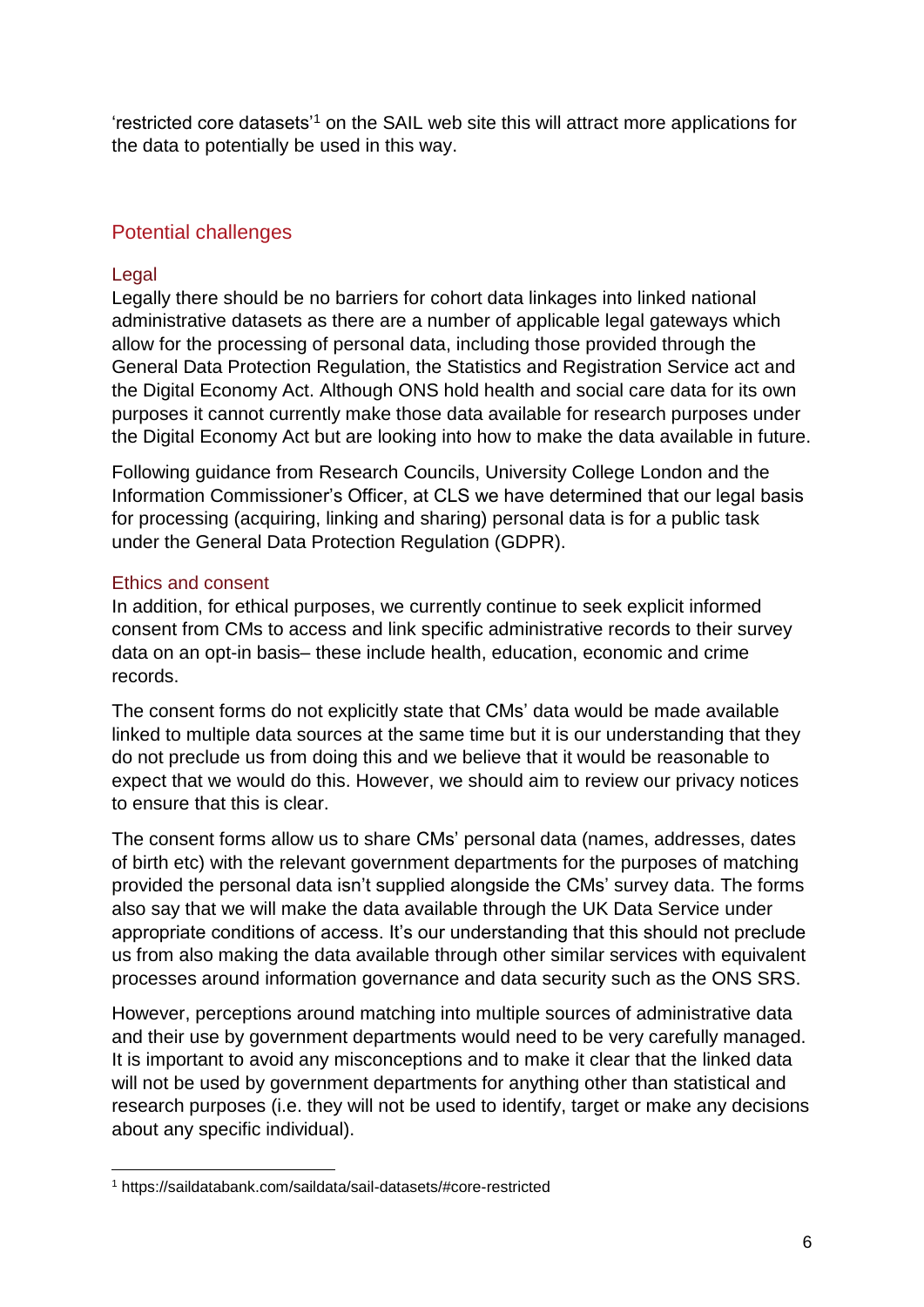Overall, for those linkages we have consent for, there shouldn't be any major ethical or consent issues. However, it would be challenging to link to linked population datasets for which we do not have consent to all elements (e.g the example of Census data given above). If we wanted to link into data at the individual level on an unconsented basis this would need to be very carefully managed and a separate review under this project considers some further issues around this and how this could be handled.

#### <span id="page-7-0"></span>**Technical**

It would be necessary to consider issues around data matching when matching into multiple data sources, such as LEO. Pragmatically we might choose to do a single matching exercise into one of the data sources but we would need to consider any gaps in the data we are matching into and whether we might need a more complex matching exercise, weighing up any additional coverage gains against complexity.

Ideally we would be able to use an administrative data population spine to enable all of our data linkages. The ESRC's Longitudinal Studies Strategic Review in 2017<sup>2</sup> recommended the creation of such a spine from which to sample a new cohort and refresh existing samples and such a spine would also enable easier records linkage and the embedding of cohort studies into administrative data sources. A project led by Bristol University is currently gathering evidence to support ESRC and HDRUK in assessing the feasibility and potential value of a UK population spine (which CLS will feed into) but such a spine is unlikely to be possible in the near future. As mentioned earlier, the SAIL Databank in Wales uses a population spine for its records linkages based on the NHS GP Registration Scheme and this greatly facilitates records linkage particularly since most of the data in SAIL relate to health data. Ideally any UK population spine would use not only health but also economic data sources for the sake of completeness (given that some people will be missing from certain registers/administrative sources).

#### <span id="page-7-1"></span>**Methodological**

-

There are issues around consent bias and how to handle unlinked records from an analytical point of view. It would probably not be possible for us to flag any unlinked cases in the embedded dataset where no consent was given to match so, within the embedded dataset, researchers wouldn't have any information about CMs who didn't consent. A body of work would therefore be needed to explore consent bias. This could be done using the full survey data to compare people who consented with those who didn't. Within the embedded data, it would also be possible to look at differences in the administrative data between the linked and unlinked records to give measures of combined survey bias and consent bias and make decisions and recommendations on how this should be handled. This would need to be well documented for researchers.

<sup>2</sup> https://esrc.ukri.org/files/news-events-and-publications/publications/executive-summary-longitudinalstrategic-review-2017/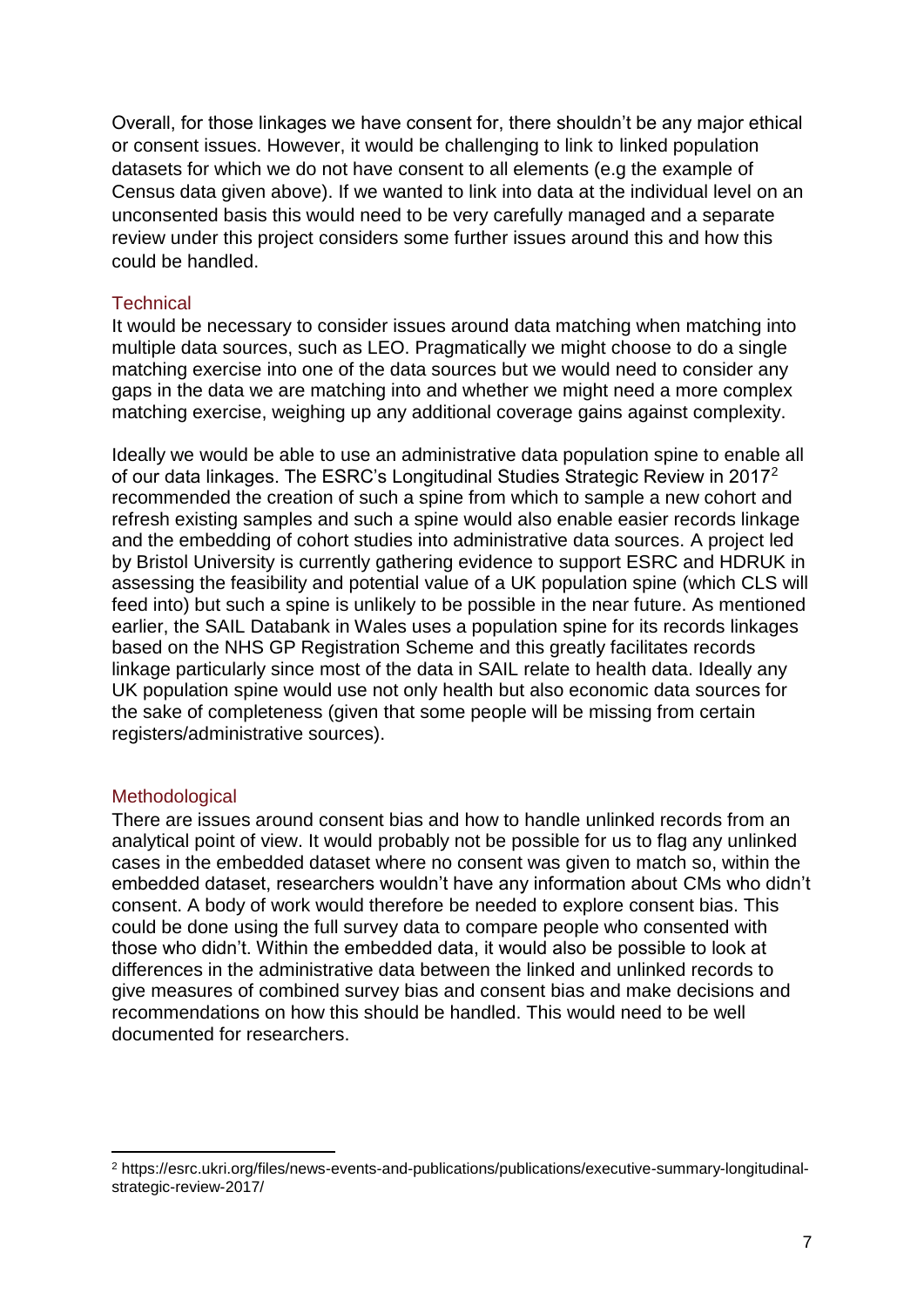#### <span id="page-8-0"></span>Establishing scientific value

It's important to establish scientific use cases in advance and to ensure that any issues such as those above have been thought through sufficiently. We would need to demonstrate the scientific value and benefit of linking the data in this way so that the results show a public benefit and can positively inform future commissions for other data linkages. If the data aren't used in this way then this could impact on the success of requests for future data linkages.

#### <span id="page-8-1"></span>Onward data sharing

In terms of the mechanism for researchers to access the linked data there are two suggested options which would need to be further discussed and agreed:

- For data where the administrative data are linked into the cohort data it would make sense to continue to deposit these standalone datasets with the UKDS. The UKDS is the established route for CLS's survey data and would avoid fragmentation of access across different services. The UKDS precedent has been set for NPD data linked into the cohort data but has not yet been set for HMRC and DWP data, although good progress is being made with the former and CLS are in the early stages of negotiation with the latter.
- For data where the cohort data are linked/embedded into the administrative data it would make sense for these data to be made available through the ONS SRS as this is where the vast majority of administrative data will eventually be held and accessed and adding cohort data would provide richer detail for a subset of records. It is also highly unlikely that full administrative data would ever be deposited with UKDS.

It was suggested that it might be prudent to consider a staged approach to embedding survey data so that they are initially made available just linked into the cohort studies for a period of time in order to establish their value and use and feed into the case to data controllers to make available the wider dataset into which the cohort data are embedded. However, CLS has already linked health and education data into its cohort data and can demonstrate the value and use of data linked in this way and is therefore already in a good position to make strong scientific use cases for the wider datasets.

#### <span id="page-8-2"></span>Recommendations

There is strategic interest in embedding cohort data into linked administrative datasets and CLS should continue working with ONS, ADRUK and relevant government departments and organisations across the UK (the coverage of the different CLS cohort studies ranges from England only, to GB to UK) to enable this to happen. In particular CLS should, subject to capacity and funding constraints -

- Make further contact with ONS about being involved in the LEO pilot dataset to be made available through ONS SRS.
- Discuss with the ADRUK board the possibility of widening the *Data for Children* to include a different age group so that the data can be linked to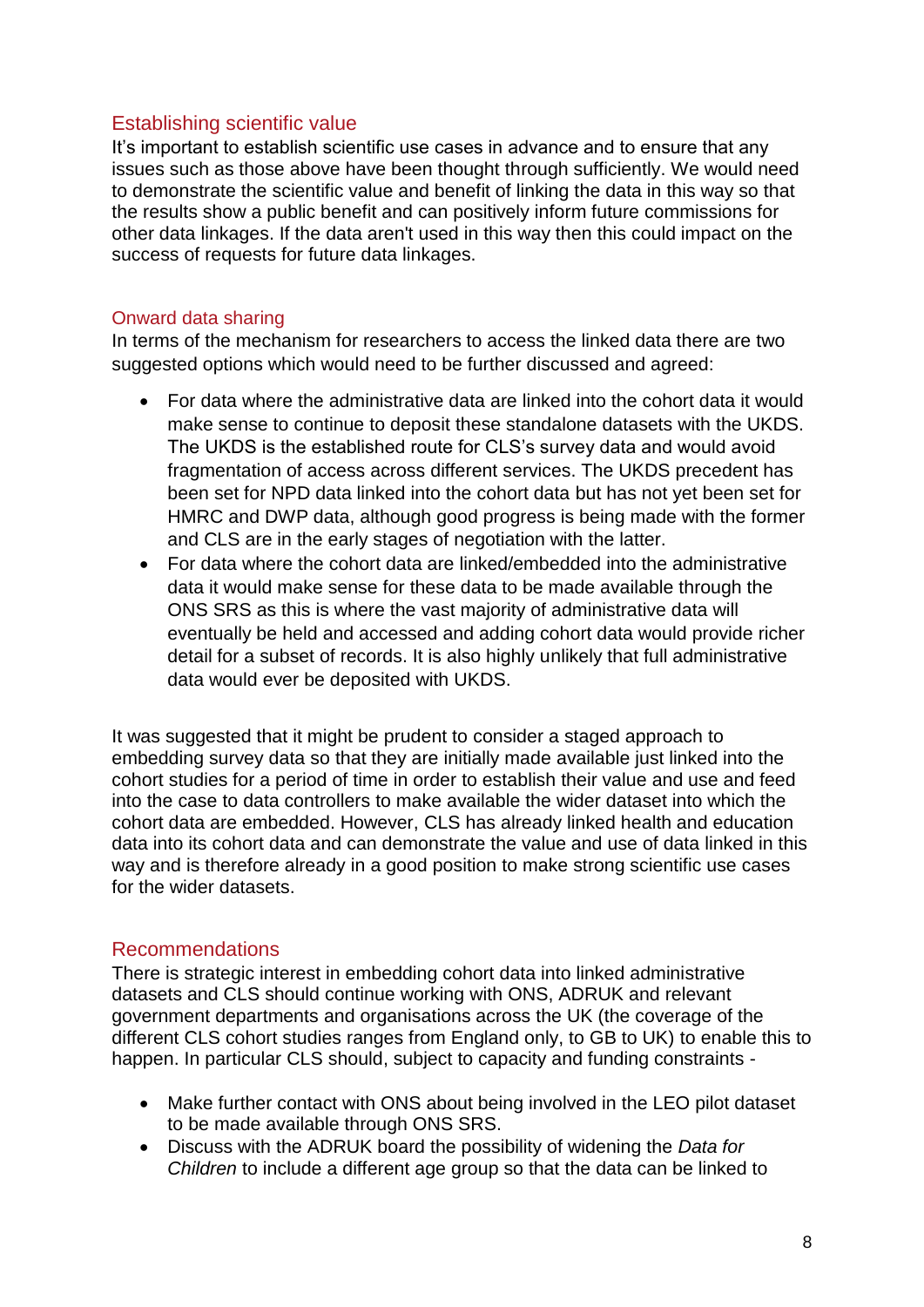MCS data, and to keep abreast of wider strategic developments within ADRUK (and noting CLS Director Alissa Goodman is well placed to do this as a member of the ADRUK research commissioning board (RCB) a member of the Data for Children Themed partnership, and its Expert Group on ADRP and support for Longitudinal and Cohort Studies).

- Explore further whether it's possible to link cohort data to Census data.
- Produce scientific use cases for embedding cohort data into linked administrative datasets to convince data controllers of the utility of doing this.
- Explore the differences between people who consent and those who don't in its cohort studies with an aim to making recommendations about how any potential consent bias could be handled for embedded data.
- Continue to work on depositing standalone datasets with administrative data linked into cohort data but with a view to making wider administrative data with cohort data embedded available.
- Continue to work with SAIL in Wales on refreshing data linkages and also explore the option of embedding cohort data with Scottish and Northern Irish government departments (where coverage allows).
- Review its privacy notices for cohort members and information provided to reflect how the data may be used and where they may be accessed.
- Consider practical ways to work with ONS to enact data linkages, including CLS staff secondments.
- Keep abreast of and feed into the scoping study for a UK population spine.

## <span id="page-9-0"></span>Annex – who we spoke to

Thanks to the following people for taking the time to speak to us. Any errors in interpretation are the author's own.

**FSRC** 

• Andy Boyd – ALSPAC Data Linkage & Information Security Manager & Lead for ESRC-HDRUK Admin Spine Scoping Study

**ONS** 

- Iain Bell Deputy National Statistician and Director General for Population and Public **Policy**
- Rose Elliot Head of Strategic Data Curation, Admin Data Research
- Ben Humberstone Deputy Director for Health Analysis and Life Events
- Jim Newman Head of Longitudinal Study Development, Centre for Ageing and Demography, Public Policy Analysis
- Jason Riches Legal and International Services
- Karen Tingay A Principal Statistical Methodologist (formerly at SAIL)

SAIL

- David Ford Professor of Health Informatics, Co-Director of SAIL
- Ronan Lyons Professor of Public Health, Co-Director of SAIL

DfE